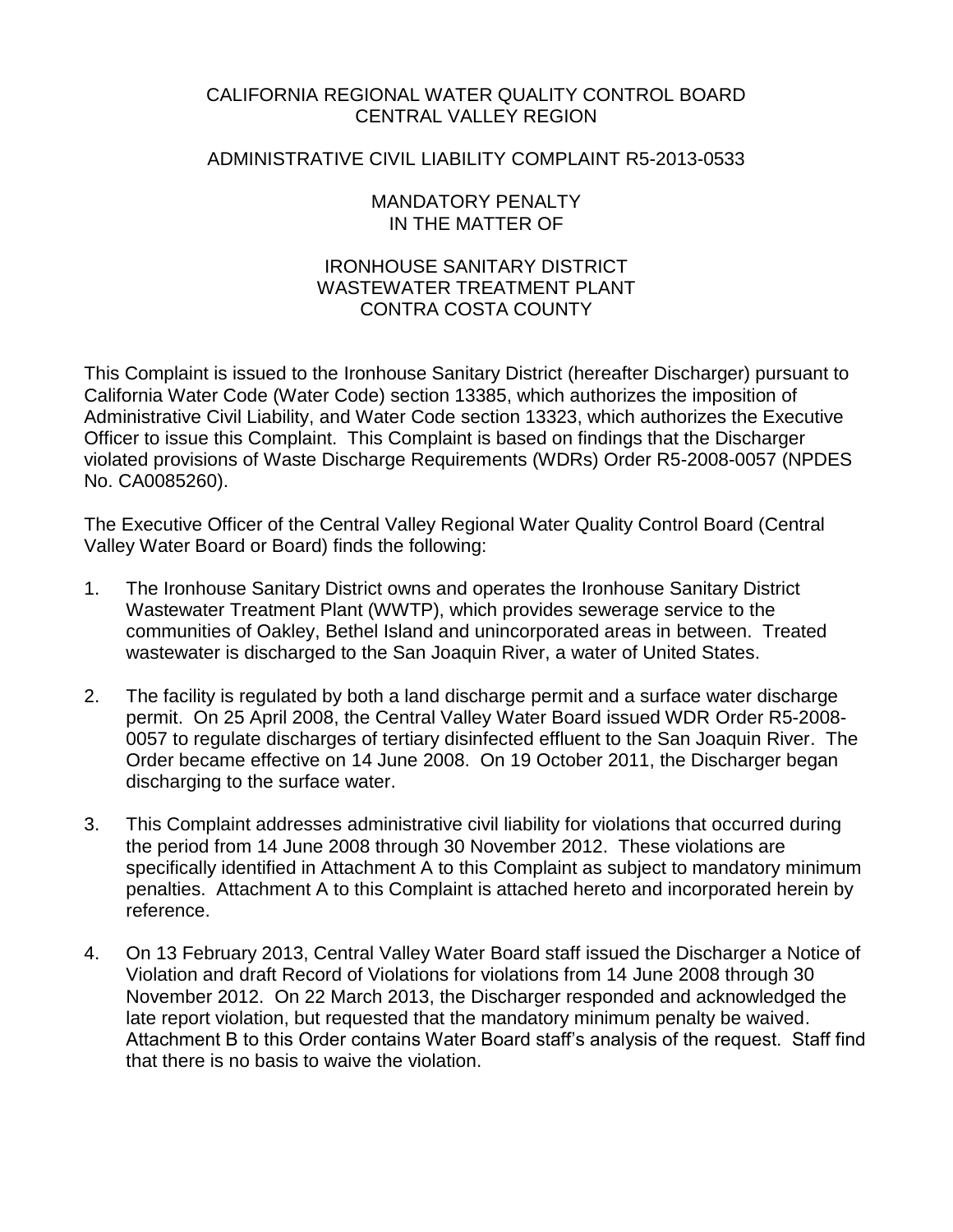5. Water Code section 13385(h)(1) requires assessment of mandatory penalties and states, in part, the following:

> Notwithstanding any other provision of this division, and except as provided in subdivisions  $(i)$ ,  $(k)$ , and  $(l)$ , a mandatory minimum penalty of three thousand dollars (\$3,000) shall be assessed for each serious violation.

6. Water Code section 13385.1 provides the definition of a serious violation for the failure to file a monitoring report and describes when mandatory minimum penalties will apply.

Water Code section 13385.1(a)(1) states, in part:

For the purposes of subdivision (h) of Section 13385, a "serious violation" also means a failure to file a discharge monitoring report required pursuant to Section 13383 for each complete period of 30 days following the deadline for submitting the report, if the report is designed to ensure compliance with limitations contained in waste discharge requirements that contain effluent limitations...

Water Code section 13385.1(a)(2)(A) states, in part:

Notwithstanding paragraph (1), a failure to file a discharge monitoring report is not a serious violation for purposes of subdivision (h) of Section 13385 at any time prior to the date a discharge monitoring report is required to be filed or within 30 days after receiving written notice from the state or a regional board of the need to file a discharge monitoring report if the discharger submits a written statement to the state or the regional board that includes both of the following:

- (i) A statement that there were no discharges to waters of the United States reportable under the applicable waste discharge requirements during the relevant monitoring period.
- (ii) The reason or reasons the required report was not submitted to the regional board by the deadline for filing that report.
- 7. The State Water Resources Control Board Water Quality Enforcement Policy (Enforcement Policy) section VII.D.1 states, in part:

For purposes of [Water Code] section 13385.1, in circumstances where a discharge to water of the United States did occur, but where the discharger failed to conduct any monitoring during the relevant monitoring period, a "discharge monitoring report" shall include a written statement to the Regional Water Board signed under penalty of perjury stating:

- a) That no monitoring was conducted during the relevant monitoring period;
- b) The reason(s) the requirement monitoring was not conducted; and
- c) If the written statement is submitted after the deadline for submitting the discharge monitoring report, the reason(s) the required discharge monitoring report was not submitted to the Regional Water Board by the requisite deadline.

The written statement shall be treated as a "discharge monitoring report" for the purposes of Water Code section 13385.1(a). Mandatory minimum penalties for late or missing discharge monitoring reports assessed for each 30 day period will cease accruing upon the date the written statement is received by the Regional Water Board.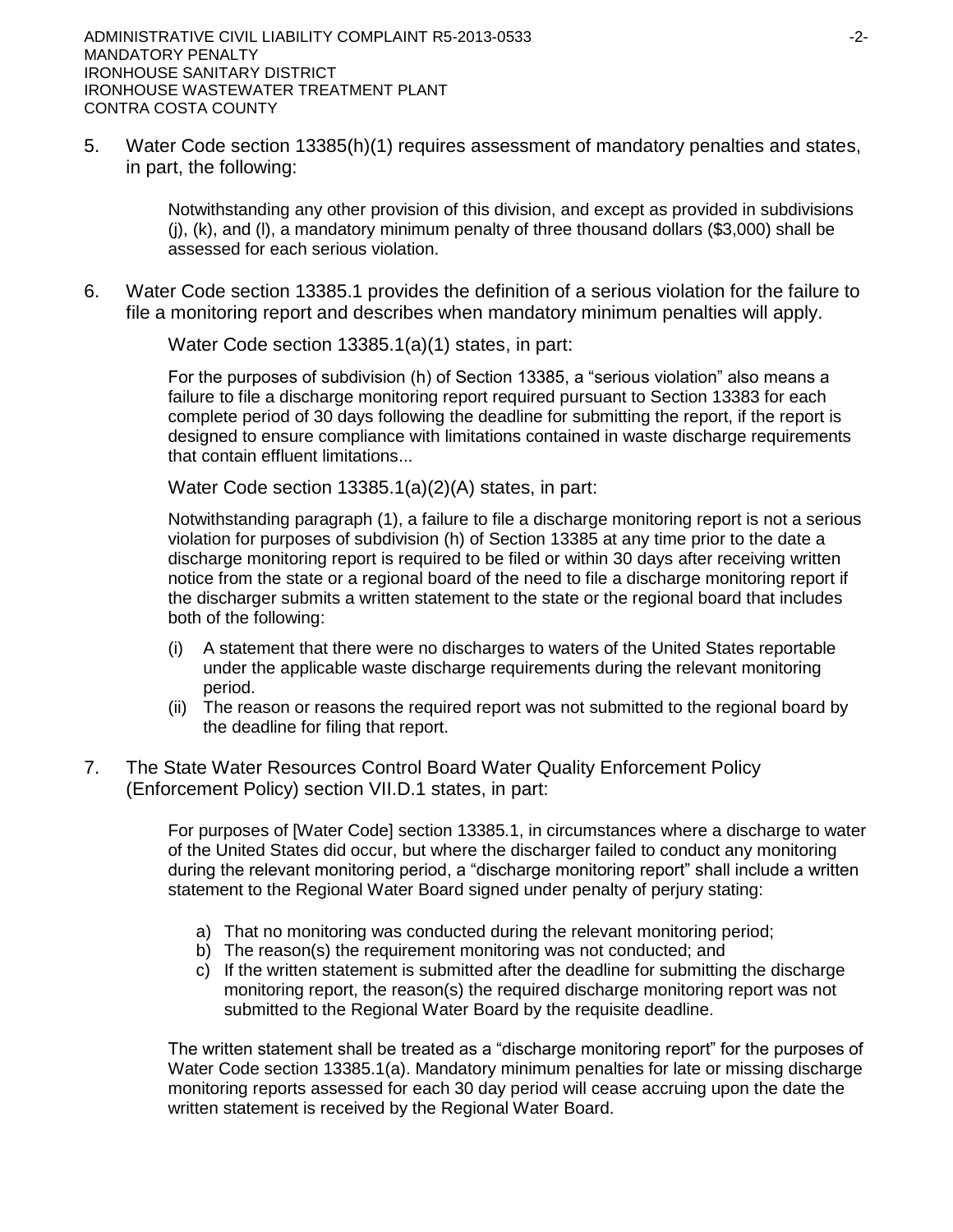8. Water Code section 13323 states, in part:

Any executive officer of a regional board may issue a complaint to any person on whom administrative civil liability may be imposed pursuant to this article. The complaint shall allege the act or failure to act that constitutes a violation of law, the provision authorizing civil liability to be imposed pursuant to this article, and the proposed civil liability.

- 9. WDRs Order R5-2008-057, Monitoring Reporting Program (MRP), Attachment E, X.B.8., states, in part:
	- 8. Monitoring periods and reporting for all required monitoring shall be completed according to the following schedule:

| <b>Sampling</b><br><b>Frequency</b> | <b>Monitoring Period Begins</b><br>On…                          | <b>Monitoring Period</b>                                                       | <b>SMR Due Date</b>                                         |
|-------------------------------------|-----------------------------------------------------------------|--------------------------------------------------------------------------------|-------------------------------------------------------------|
| Monthly                             | First day of calendar month<br>following imitation of discharge | 1 <sup>st</sup> day of calendar month<br>through last day of<br>calendar month | First day of second<br>month following month<br>of sampling |

### **Table E-7 Monitoring Periods and Reporting Schedule**

- 10. The October 2011 self-monitoring report was required to be submitted by 1 December 2011. However, the Discharger did not submit the October 2011 monitoring report until 13 January 2012, which is 43 days after the deadline in the Monitoring and Reporting Program. As described in the attached Technical Memorandum (Attachment B) the Discharger committed one (1) serious violation for failure to timely submit the selfmonitoring report required by WDRs Order R5-2008-0057. The mandatory minimum penalty for this serious violation is **three thousand dollars (\$3,000)**.
- 11. The total amount of the mandatory penalties assessed for the alleged effluent violations is **three thousand dollars (\$3,000).** As stated herein, a detailed list of the alleged effluent violations is included in Attachment A. This Complaint addresses administrative civil liability for violations that are specifically identified in Attachment A as subject to mandatory minimum penalties.
- 12. Issuance of this Administrative Civil Liability Complaint to enforce Water Code Division 7, Chapter 5.5 is exempt from the provisions of the California Environmental Quality Act (Pub. Resources Code section 21000 et seq.), in accordance with California Code of Regulations, title 14, section 15321(a)(2).

# **THE IRONHOUSE SANITARY DISTRICT IS HEREBY GIVEN NOTICE THAT:**

1. The Executive Officer of the Central Valley Water Board proposes that the Discharger be assessed an Administrative Civil Liability in the amount of **three thousand dollars (\$3,000).**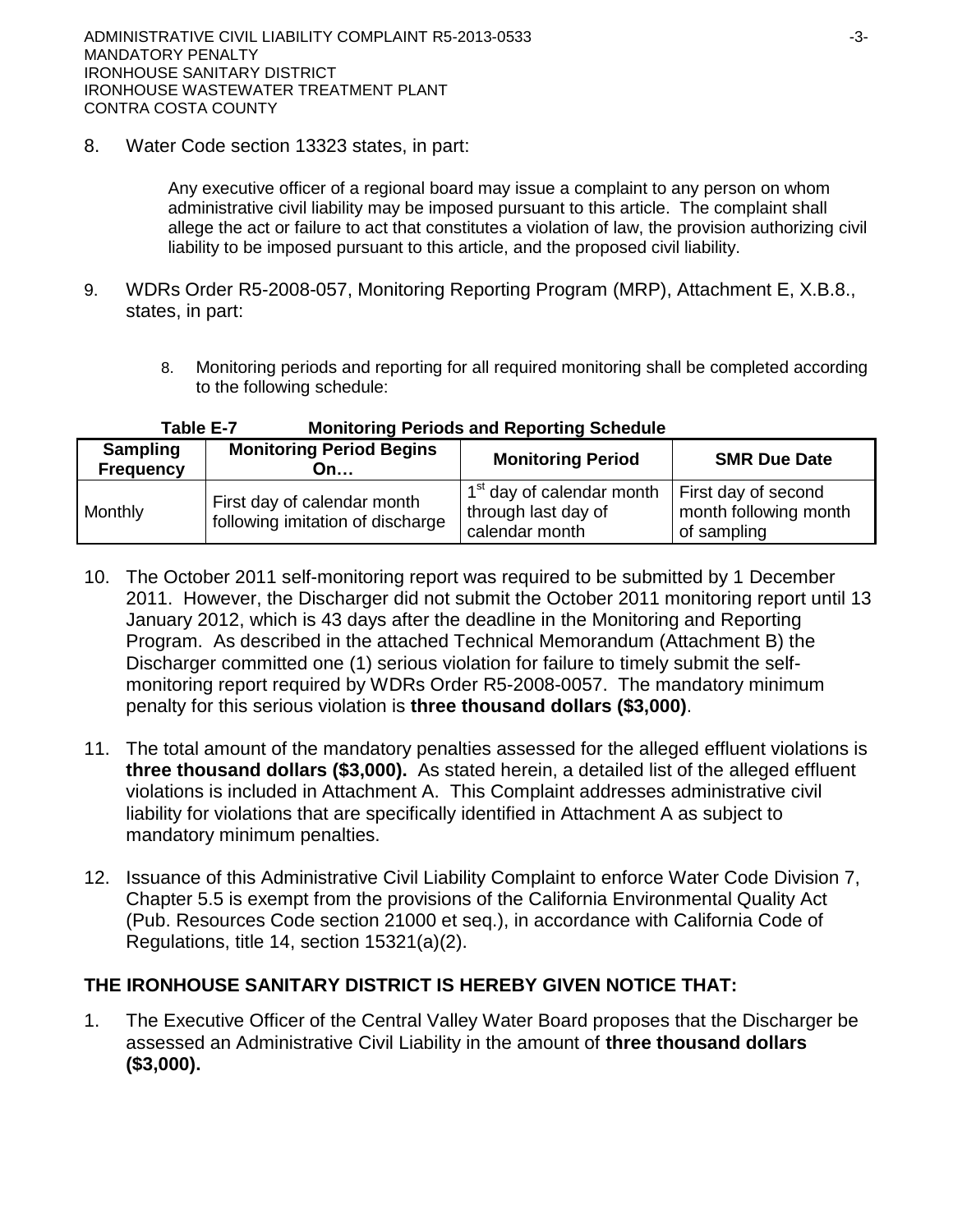- 2. A hearing on this matter will be held at the Central Valley Water Board meeting scheduled on **25/26 July 2013**, unless the Discharger does one of the following by **24 May 2013**:
	- a) Waives the hearing by completing the attached form (checking off the box next to Option 1) and returning it to the Central Valley Water Board, along with payment for the proposed civil liability of **three thousand dollars (\$3,000)**; or
	- b) The Central Valley Water Board agrees to postpone any necessary hearing after the Discharger requests to engage in settlement discussions by checking off the box next to Option #2 on the attached form, and returns it to the Board along with a letter describing the issues to be discussed; or
	- c) The Central Valley Water Board agrees to postpone any necessary hearing after the Discharger requests a delay by checking off the box next to Option #3 on the attached form, and returns it to the Board along with a letter describing the issues to be discussed.
- 3. If a hearing on this matter is held, the Central Valley Water Board will consider whether to affirm, reject, or modify the proposed Administrative Civil Liability, or whether to refer the matter to the Attorney General for recovery of judicial civil liability.
- 4. If this matter proceeds to hearing, the Executive Officer reserves the right to amend the proposed amount of civil liability to conform to the evidence presented, including but not limited to, increasing the proposed amount to account for the costs of enforcement (including staff, legal and expert witness costs) incurred after the date of the issuance of this Complaint through completion of the hearing.

PAMELA C. CREEDON, Executive Officer

DATE

Attachment A: Record of Violations Attachment B: Technical Memorandum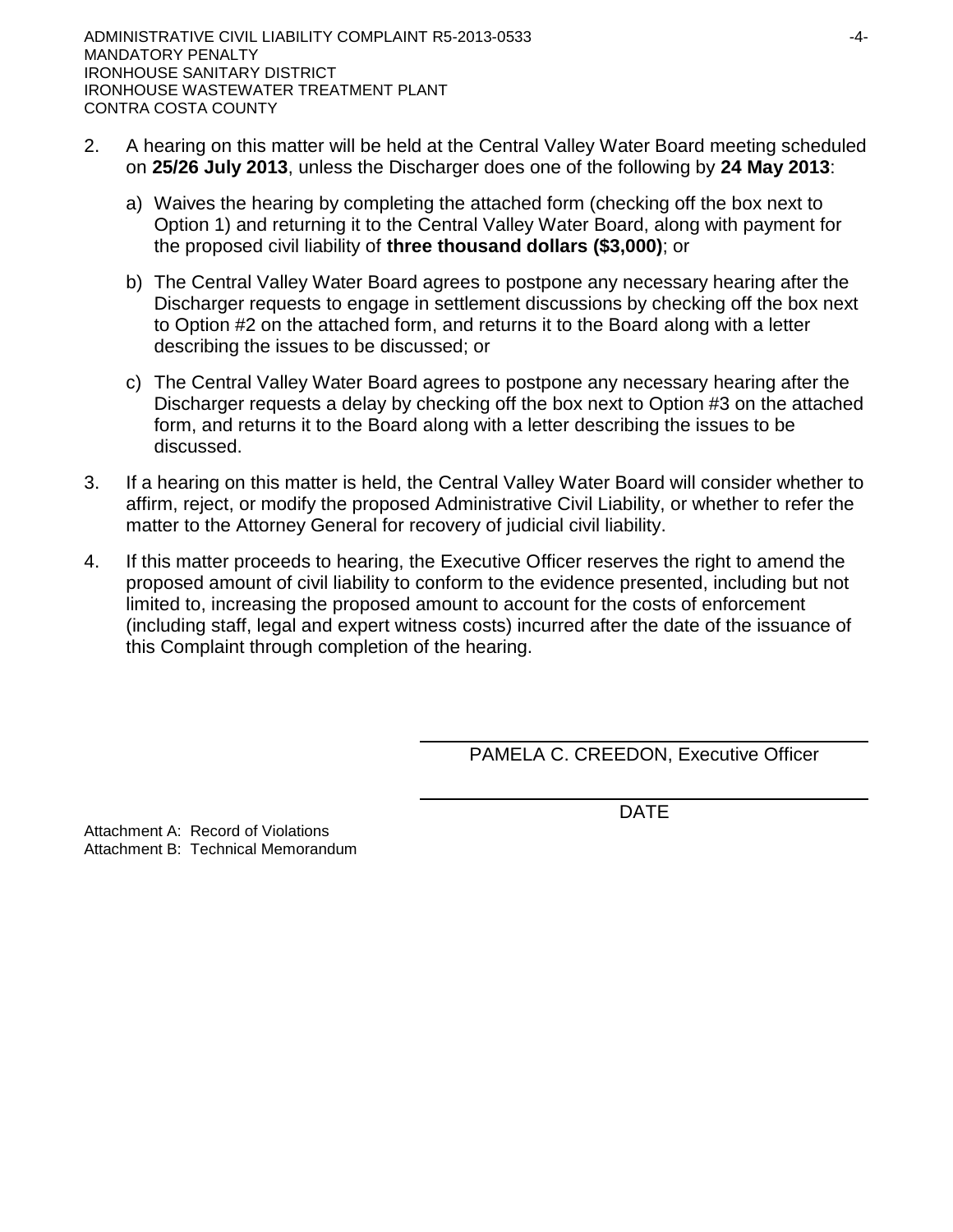### **WAIVER FORM FOR ADMINISTRATIVE CIVIL LIABILITY COMPLAINT**

By signing this waiver, I affirm and acknowledge the following:

I am duly authorized to represent the Ironhouse Sanitary District (hereafter Discharger) in connection with Administrative Civil Liability Complaint R5-2013-0533 (hereafter Complaint). I am informed that California Water Code section 13323, subdivision (b), states that, "a hearing before the regional board shall be conducted within 90 days after the party has been served. The person who has been issued a complaint may waive the right to a hearing."

### **□** *(OPTION 1: Check here if the Discharger waives the hearing requirement and will pay in full.)*

- a. I hereby waive any right the Discharger may have to a hearing before the Central Valley Water Board.
- b. I certify that the Discharger will remit payment for the proposed civil liability in the full amount of **three thousand dollars (\$3,000)** by check that references "ACL Complaint R5-2013-0533" made payable to the *State Water Pollution Cleanup and Abatement Account*. Payment must be received by the Central Valley Water Board by **24 May 2013**.
- c. I understand the payment of the above amount constitutes a proposed settlement of the Complaint, and that any settlement will not become final until after a 30-day public notice and comment period. Should the Central Valley Water Board receive significant new information or comments during this comment period, the Central Valley Water Board's Executive Officer may withdraw the complaint, return payment, and issue a new complaint. I also understand that approval of the settlement will result in the Discharger having waived the right to contest the allegations in the Complaint and the imposition of civil liability.
- d. I understand that payment of the above amount is not a substitute for compliance with applicable laws and that continuing violations of the type alleged in the Complaint may subject the Discharger to further enforcement, including additional civil liability.

**□** *(OPTION 2: Check here if the Discharger waives the 90-day hearing requirement in order to engage in settlement discussions***.)** I hereby waive any right the Discharger may have to a hearing before the Central Valley Water Board within 90 days after service of the complaint, but I reserve the ability to request a hearing in the future. I certify that the Discharger will promptly engage the Central Valley Water Board Prosecution Team in settlement discussions to attempt to resolve the outstanding violation(s). By checking this box, the Discharger requests that the Central Valley Water Board delay the hearing so that the Discharger and the Prosecution Team can discuss settlement. It remains within the discretion of the Central Valley Water Board to agree to delay the hearing. Any proposed settlement is subject to the conditions described above under "Option 1."

**□** *(OPTION 3: Check here if the Discharger waives the 90-day hearing requirement in order to extend the hearing date and/or hearing deadlines. Attach a separate sheet with the amount of additional time requested and the rationale.)* I hereby waive any right the Discharger may have to a hearing before the Central Valley Water Board within 90 days after service of the complaint. By checking this box, the Discharger requests that the Central Valley Water Board delay the hearing and/or hearing deadlines so that the Discharger may have additional time to prepare for the hearing. It remains within the discretion of the Central Valley Water Board to approve the extension.

(Print Name and Title)

(Signature)

(Date)